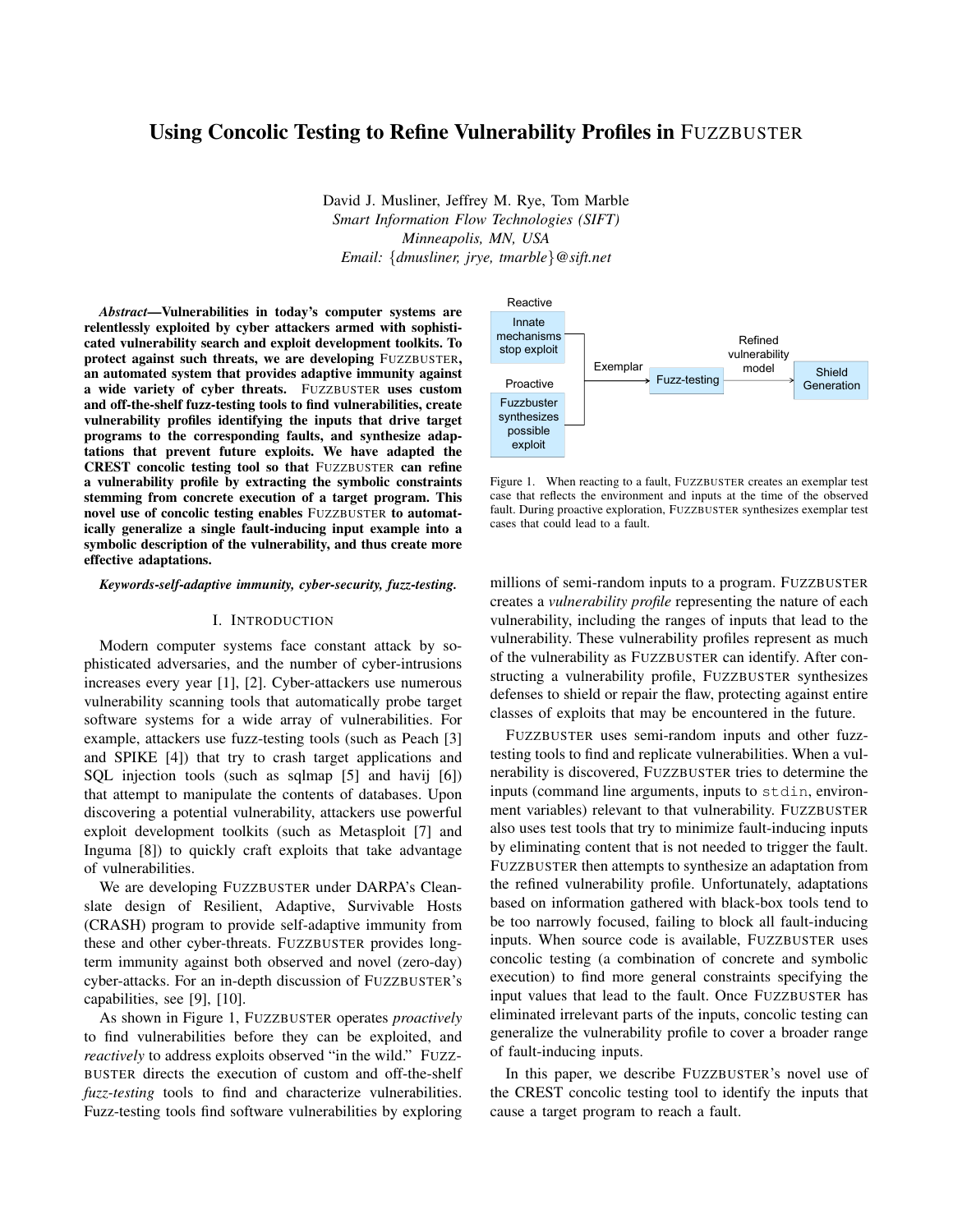## II. CREST

CREST [11] is an open source concolic testing tool for C programs. As with other concolic testing tools [12], [13], [14], [15], it uses a combination of symbolic and concrete execution to drive a target program through many different code paths.

CREST uses C Intermediate Language (CIL) [16] to instrument a target program to simultaneously perform symbolic and concrete execution. To use CREST normally, a user identifies a set of variables that he is concerned with and CREST rewrites the target program so that those "symbolic" variables can be controlled and tracked. During each test iteration, CREST writes an inputs file, executes the instrumented program and updates its internal state with the results of the run. Each time the instrumented program executes, it initializes the symbolic variables with the values from the inputs file. If there are not enough inputs or if no inputs are specified, the target program initializes each symbolic variable with a random value. As it executes, the target program records its execution, including the loads, stores, assignments, branches, function calls, and returns that relate to the symbolic (traced) variables. User-specified search modes, such as random or depth first, use this execution information to choose inputs for subsequent test iterations. CREST runs test iterations until it executes every code path in the target program or meets other stopping criteria.

# III. APPROACH

Traditionally, concolic test tools try to find a set of inputs that maximize test coverage. In contrast, FUZZBUSTER uses CREST to accumulate the symbolic constraints for a single fault-inducing test case. The resulting constraints specify the range of values the inputs can take without changing the execution path.

We implemented this functionality by adding a new, "concrete" execution mode to CREST that executes the target program once and then prints the constraints for the branches taken during the run. When the instrumented program executes a load instruction on a symbolic variable in this concrete mode, the instrumented code creates a concrete binding and returns the value already stored in the memory location being accessed. Using the already-stored value instead of a random one results in the target program following the desired path through the code. However, this requires additional infrastructure to provide the specified command line arguments and standard inputs.

While refining vulnerability profiles, FUZZBUSTER works with fault-inducing test cases that were either observed in the wild or found by proactive searches. If test programs have suitable source code available, FUZZBUSTER "crestifies" the target program, creating a new version of the source code containing additional statements. The "crestified" version calls functions to identify command line arguments and inputs from stdin as symbolic variables. Then, FUZZ-BUSTER executes CREST on the "crestified" target program using the new concrete mode. Because the symbolic variables capture the command-line arguments and standard inputs to the target program, the resulting constraints specify how an end-user (or attacker) can invoke the target program to induce a fault. This same symbolification can be performed for environment variables, file inputs and network streams.

#### IV. EXAMPLE

```
Listing 1. 100over.c
1 /* Divides 100 by a number.
2 ∗
3 * If the divisor is zero a Floating
4 * Point Exception will result5 ∗ /
6 #include \langlestdio.h\rangle7
8 int main (int argc, char *argy []) {
9 int d = 0;
10 int r = 0;
11
12 \quad d = 1;
13 if (\text{arg } c > = 2) {
14 d = \arcsin(\arg v [1]);15 }
16 \quad r = 100 / d;
17 printf ("%d\n", r);
18 return 0;
19 }
```
To illustrate FUZZBUSTER's process in more detail, we now describe a simple example based on a trivial, deliberately-faulty program. Listing 1 contains the source code for 100over, our simple brittle program that converts its first argument to an integer and divides it into 100. If the argument is 0, 100over crashes with a floating point error. Suppose that FUZZBUSTER detected this fault, either by random proactive fuzz-testing or by observing a user triggering the fault accidentally. FUZZBUSTER would begin by trying to refine a new vulnerability profile to describe the fault. This might include trying to determine which inputs to the program are critical to causing the fault; in particular, testing to see if any environment variables, command-line arguments, or stdin inputs affect the reproducibility of the fault. Having determined that the command-line arguments are important and because the 100over source code is available, FUZZBUSTER could then use CREST to derive a more precise description of what kinds of command line arguments cause the fault.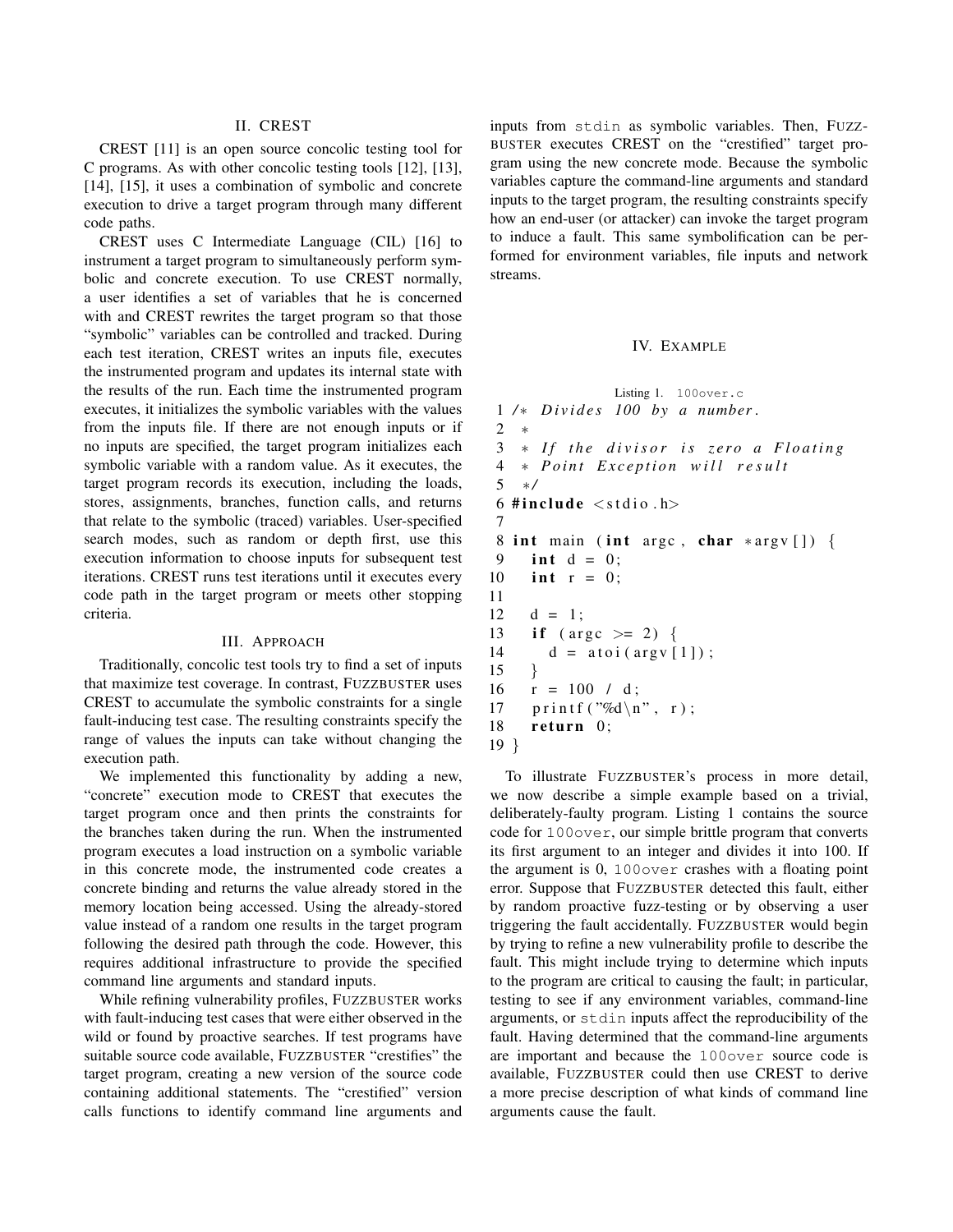```
Listing 2. Segment from 100over_crest.c
1 int main (int argc, char *argv[]) {
2 /* CRESTify argc */
3 CREST_int(argc);
4 / ∗ CRESTify a r g v ∗ /
5 int _i; // argc index
6 int _j; // argv[j] index
7 int _len; // strlen(argv[_i])
8 for (i = 1; j < arg c; ++ji)9 len = strlen(argv[i]);
10 / / s a v e n u l l a l s o
11 for (\_j = 0; \_j \leq \_len; ++\_j) {
12 CREST_char (\arg v[ _i ][ _j ]);
13 }
14 }
15 /* CRESTify sentinel before main
16 ∗ v a r i a b l e s ∗ /
17 int _c restify = -889270259;
18 CREST_int(_crestify);
19 / ∗ main v a r i a b l e s ∗ /
20 int d = 0;
21 int r = 0;
22 /* CRESTify main variables */
23 CREST_int(d);
24 CREST_int(r);
25 /* install CRESTify signal handler
        ∗ /
26 int signums [ = {SIGHUP, SIGINT,
27 SIGQUIT, SIGILL,
28 SIGABRT, SIGFPE,
29 SIGUSR1, SIGSEGV,
30 SIGUSR2 , SIGALRM,
31 SIGTERM, SIGSYS,
32 \t\t\t 0};33 for (i = 0; \text{signums} [\text{ii}] > 0; ++\text{ii})34 \qquad \{ signal(\text{signums}[\text{ii}], \text{got signal}); \}35 / ∗ o r i g i n a l program f o l l o w s ∗ /
36 d = 1;
37 if (argc >= 2) {
38 d = \arcsin(\arg v [1]);39 }
40 \t r = 100 / d;
41 printf ("%d\n", r);
42 return 0;
43 }
44 void gotsignal (int signum)
45 _{\text{1}} attribute _{\text{1}} (( _{\text{1}} crest _{\text{1}} skip_{\text{1}})
46 {
47 psignal (signum, "got signal");
48 - \text{CrestSignalHandler}49 e x i t (1);
50 }
```
FUZZBUSTER's "crestify" script transforms the 100over main function into the form shown in Listing 2. The crestified code calls CREST\_int and CREST\_char to identify user-controlled variables as symbolic. When CREST runs the crestified program, all accesses (loads, stores, assignments) of these variables are recorded. The crestified code also sets up a signal handler so that if a fault is encountered (such as the floating point error), the target program will exit cleanly and the execution information will be available to CREST.

```
Listing 3. Segment from 100over_crest.cil.c
 1 \quad -CrestLoad (297, (unsigned long ) 0,
         (long long )1);2 _C Crest Store (298, (unsigned long ) (&
          d) ;
3 #line 156
4 d = 1;
5 {
6 CrestLoad (301, (unsigned long) (karg c), (long long ) arg c);
7 \quad \text{\_}CrestLoad (300, (unsigned long))0,
         (long long )2);8 \_CrestApply 2 (299, 17, (long long) (\arg c \geq 2);
9 #line 157
10 if (argc > = 2) {
11 \qquad \qquad -{\rm CrestBranch}(302, 105, 1);12 # line 158
13 mem-12 = \arg v + 1;
14 # line 158
15 d = atoi ((char const *) * mem_12);
16 ___CrestHandleReturn (305, (long
           long ) d );
17 __CrestStore (304, (unsigned long)
           ( & d ) ) ;
18 } else {
19 \qquad \qquad -{\rm CrestBranch}\,(303\, , \; 106\, , \; 0);20
21 }
22 }
```
When CREST runs on the target program, it uses CIL to add additional instrumentation (see the code segment in Listing 3). CREST links this instrumented file with a library that records the operations. CREST can only track memory accesses and branches in instrumented source code, so the target program either needs to include the implementations of all functions (such as atoi and strlen) or needs to be linked with libraries that were instrumented by CREST.

As shown in Figure 2, running CREST on 100over with "0" as the command line argument yields five initial values and eleven constraints. The constraints describe the bounds on input variables that will always lead to the same faulty code, *i.e.*, the vulnerability.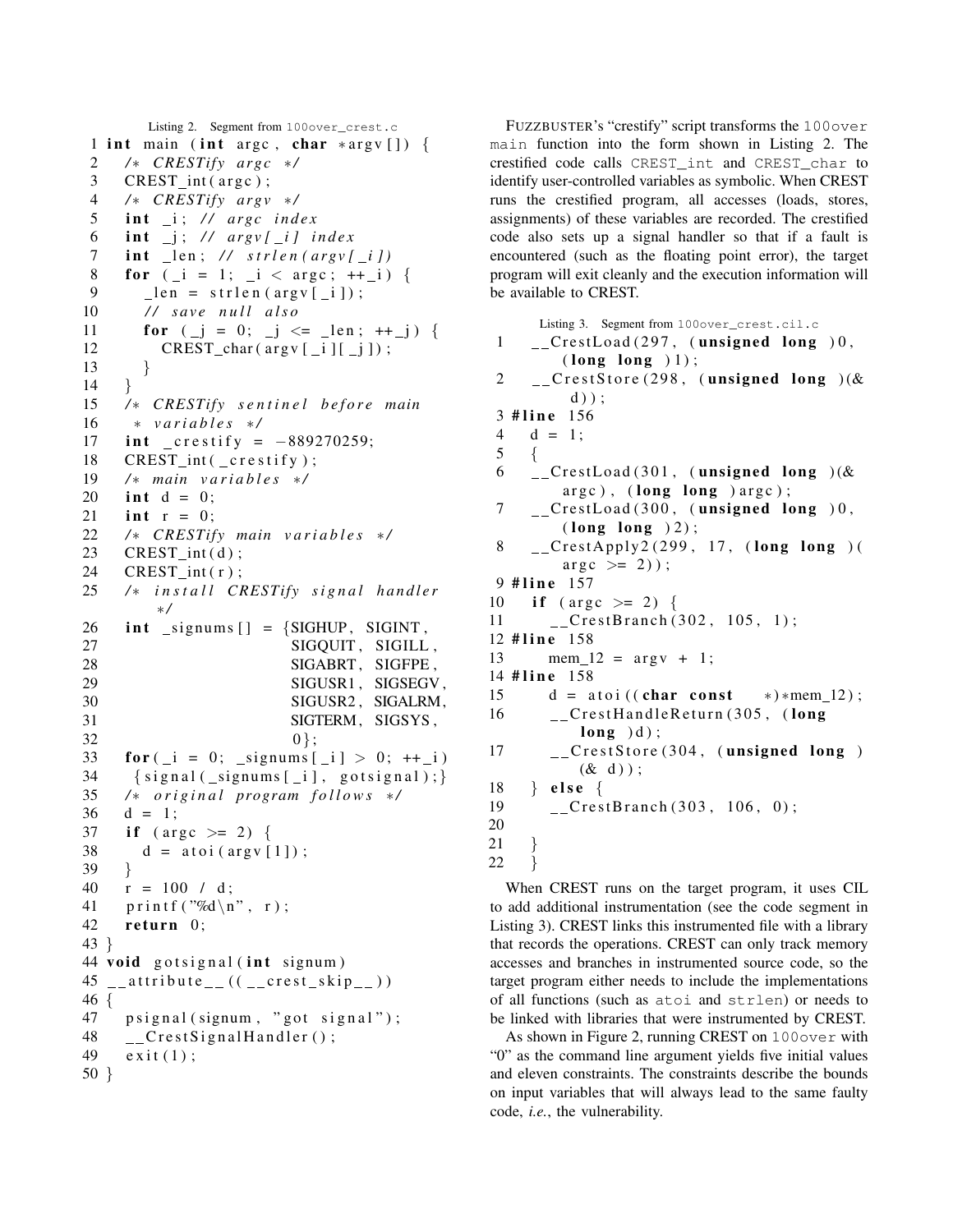```
initial 0: \text{argc} = 2; \# \text{int}initial 1: \arg v[1][0] = '0'; # char
initial 2: argv[1][1] = ' \0'; * charinitial 3: _crestify = -889270259; # intinitial 4: d = 0; # int
initial 5: r = 0; # int
constraint 0: (< + 1 (+ - 1 + 1)constraint 1: (>= (+ 2 (+ -1) \text{ arg})) 0)constraint 2: (>= (+ -2 ( * 1 \text{ arqc})) 0)constraint 3: \frac{\pi}{3} (/= (+ -32)(* 1 argv[1][0])) 0)
constraint 4: \left(\frac{\pi}{6}\right) (+ -45)
                      (* 1 argv[1][0])) 0)
constraint 5: \left(\frac{\pi}{6}\right) (+ -43)
                      (* 1 argv[1][0])) 0)
constraint 6: (>= (+ -48)(* 1 argv[1][0])) 0)
constraint 7: (<= (+ -57)(* 1 argv[1][0])) 0)
constraint 8: (< (+ -58
                     (* 1 argv[1][0])) 0)
constraint 9: (< (+ -48
                     (* 1 argv[1][1])) 0)
constraint 10: (= (+ -48)(* 1 argv[1][0])) 0)
```
Figure 2. Running CREST with the concrete search mode yields two lists: the initial variable assignments and the constraints corresponding to the branches taken during concrete execution.

In Figure 2, constraints 0 and 1 come from the nested loops at the start of main (lines 8–14 in Listing 2) that make the contents of argv symbolic. Constraint 2 reflects the check to ensure that  $\arg(v[1]$  is set (line 39 in Listing 2). Constraints 3 through 9 reflect the branches in the source code for atoi. Constraint 3 states that the character is not a space (ASCII code 32). Constraints 4 and 5 state that the character is not a "-" or "+" (ASCII codes 45 and 43). Constraints 6 and 7 enforce that the character is a digit. Constraints 8 and 9 reflect the end conditions for the main loop in atoi.

The final constraint, 10, reflects the condition for the floating point exception— *i.e.*, that the input is exactly zero. This last constraint is added by the \_\_CrestSignalHandler() that we developed (see line 51 in Listing 2). When the target program throws the floating point exception, this signal handler records all of the symbolic expressions on the stack, adding constraints specifying that these expressions must equal the concrete value stored in memory. Without this special signal-handling code, CREST cannot tell that a branch occurred and cannot record a suitable constraint.

#### V. NEXT STEPS

FUZZBUSTER currently parses the constraints identified by CREST and updates the vulnerability profile accordingly. We are working on several extensions that will enable FUZZBUSTER to synthesize security-improving adaptations directly from the identified constraints.

FUZZBUSTER currently generates adaptations that wrap the target program and remove fault-inducing inputs or prevent execution when they are present. In the future, FUZZBUSTER could generate an adaptation that checks if inputs match every identified constraint and, if so, aborts the execution of the target program. Such an adaptation would have minimal impact on normal operation, but might not catch other execution paths that lead to the fault. Alternatively, FUZZBUSTER could generate an adaptation that checks an individual constraint and aborts execution if that constraint is met. This type of adaptation would have potentially broad coverage, but might have a negative impact on normal operation. Additionally, FUZZBUSTER could generate adaptations that check any subset of the identified constraints.

Because FUZZBUSTER regression tests adaptations before applying them, it could generate numerous adaptations from the constraints and then test them to find an adaptation with a suitable balance between fault prevention and impact on normal operation. Thus, FUZZBUSTER could take into account the precise conditions leading to a fault and prevent the fault with limited impact to the normal (non-faulting) execution of the target program.

For many target programs, CREST may generate sets of constraints where not every constraint must be satisfied to reach the fault. For instance, a command-line argument triggering verbose output could result in numerous constraints, but might not influence the overall execution of the target program. We could identify such constraints by constructing inputs that violate one of the constraints at a time to see if that constraint is required to reach the fault.

More generally, a target program may contain numerous paths that lead to the faulting location; FUZZBUSTER also needs to protect against inputs driving the target program down these paths. To identify these paths, we could add another mode to CREST that uses the control flow graph to search for additional paths that reach the fault's location.

In addition to creating wrapper adaptations that protect vulnerable programs by modifying inputs, FUZZBUSTER uses the evolutionary program repair tool, GenProg [17] to synthesize source code adaptations. GenProg uses a regression test suite to identify potential sites for source code modifications. FUZZBUSTER could use the constraints identified by CREST to provide guidance to GenProg about what source code sites are relevant. This would speed GenProg's operation and increase the chances of finding a suitable repair.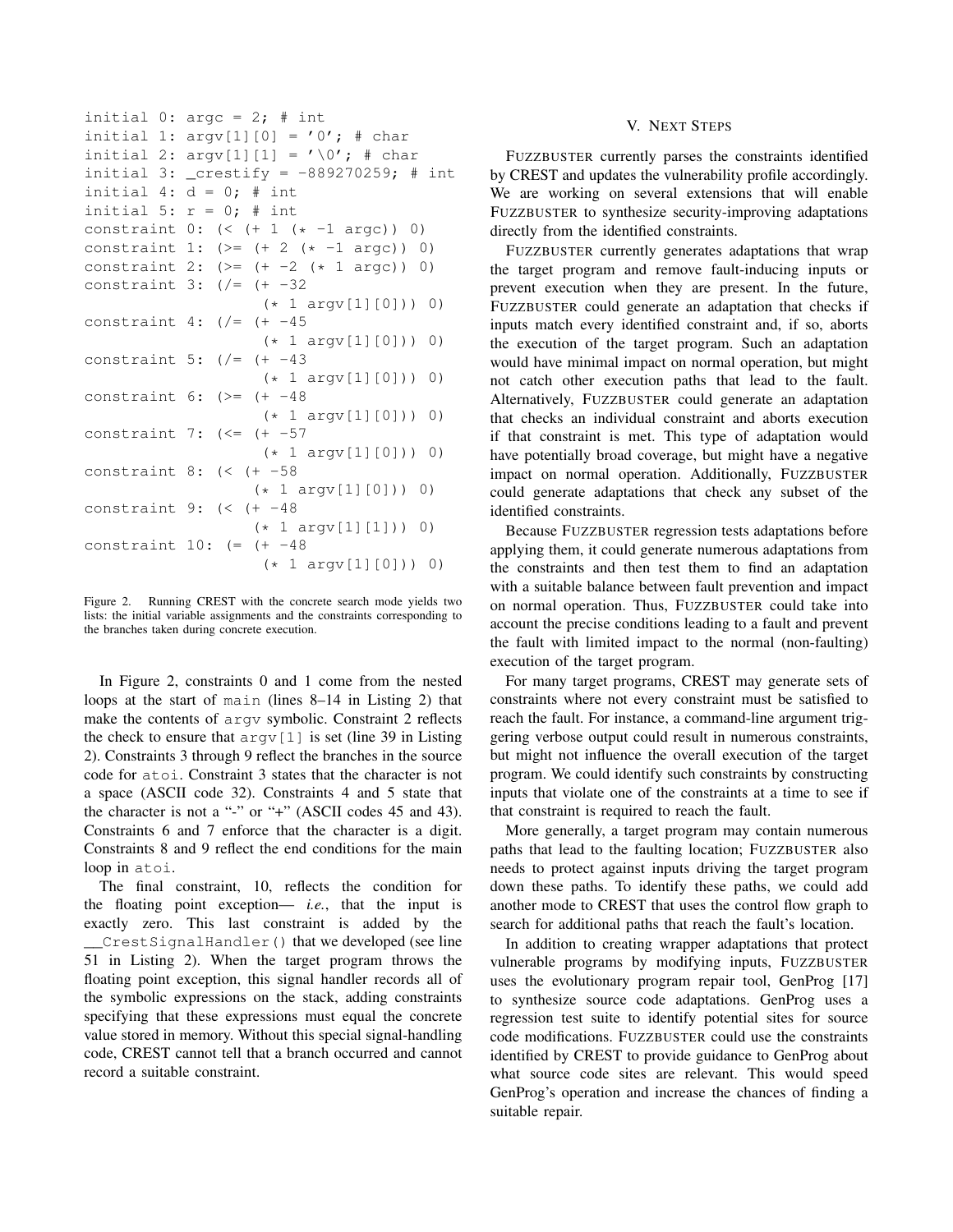# VI. RELATED WORK

As previously noted, the FUZZBUSTER approach has roots in fuzz-testing, a term first coined in 1988 applied to software security analysis [18]. It refers to invalid, random or unexpected data that is deliberately provided as program input in order to identify defects. Fuzz-testers— and the closely related "fault injectors"— are good at finding buffer overflow, XSS, denial of service (DoS), SQL injection, and format string bugs. They are generally not highly effective in finding vulnerabilities that do not cause program crashes, *e.g.*, encryption flaws and information disclosure vulnerabilities [19]. Moreover, existing fuzz-testing tools tend to rely significantly on expert user oversight, testing refinement and decision-making in responding to identified vulnerabilities.

FUZZBUSTER is designed both to augment the power of fuzz-testing and to address some of its key limitations. FUZZBUSTER fully automates the process of identifying seeds for fuzz-testing, guides the use of fuzz-testing to develop general vulnerability profiles, and automates the synthesis of defenses for identified vulnerabilities.

To date, several research groups have created specialized self-adaptive systems for protecting software applications. For example, both AWDRAT [20] and PMOP [21] used dynamically-programmed wrappers to compare program activities against hand-generated models, detecting attacks and blocking them or adaptively selecting application methods to avoid damage or compromises.

The CORTEX system [22] used a different approach, placing a dynamically-programmed proxy in front of a replicated database server and using active experimentation based on learned (not hand-coded) models to diagnose new system vulnerabilities and protect against novel attacks.

While these systems demonstrated the feasibility of the self-adaptive, self-regenerative software concept, they are closely tailored to specific applications and specific representations of program behavior. FUZZBUSTER provides a general approach to adaptive immunity that is not limited to a single class of application. FUZZBUSTER does not require detailed system models, but will work from highlevel descriptions of component interactions such as APIs or contracts. Furthermore, FUZZBUSTER's proactive use of intelligent, automatic fuzz-testing identifies possible vulnerabilities before they can be exploited.

# VII. CONCLUSION AND FUTURE WORK

FUZZBUSTER is intended to augment and eventually outmode various post-exploit security tools such as virus scanners. Rather than scanning a computer all night to see if it has been compromised by an exploit, FUZZBUSTER will scan for vulnerable software and repair or shield it. FUZZBUSTER's novel use of CREST is a major step toward the fully automatic use of concolic testing for vulnerability refinement and protection.

#### ACKNOWLEDGMENTS

This work was supported by DARPA and Air Force Research Laboratory under contract FA8650-10-C-7087. The views expressed are those of the author and do not reflect the official policy or position of the Department of Defense or the U.S. Government. Approved for public release, distribution unlimited.

#### **REFERENCES**

- [1] T. Kellerman, "Cyber-threat proliferation: Today's truly pervasive global epidemic," *Security Privacy, IEEE*, vol. 8, no. 3, pp. 70 –73, May-June 2010.
- [2] G. C. Wilshusen, "Cyber threats and vulnerabilities place federal systems at risk: Testimony before the subcommittee on government management, organization and procurement," United States Government Accountability Office, Tech. Rep., May 2009.
- [3] "Peach fuzzing platform." [Online]. Available: http: //peachfuzzer.com/
- [4] Immunity, "Spike." [Online]. Available: http://www. immunitysec.com/resources-freesoftware.shtml
- [5] "Sqlmap." [Online]. Available: http://sqlmap.sourceforge.net
- [6] "Havij." [Online]. Available: http://www.itsecteam.com/en/ projects/project1.htm
- [7] "Metasploit framework penetration testing software." [Online]. Available: http://www.metasploit.com
- [8] "Inguma." [Online]. Available: http://inguma-framework.org/ projects/inguma
- [9] D. J. Musliner, J. M. Rye, D. Thomsen, D. D. McDonald, and M. H. Burstein, "Fuzzbuster: Towards adaptive immunity from cyber threats," in *1st Awareness Workshop at the Fifth IEEE International Conference on Self-Adaptive and Self-Organizing Systems*, October 2011.
- [10] ——, "Fuzzbuster: A system for self-adaptive immunity from cyber threats," in *Eighth International Conference on Autonomic and Autonomous Systems (ICAS-12)*, March 2012.
- [11] J. Burnim and K. Sen, "Heuristics for scalable dynamic test generation," in *Proceedings of the 2008 23rd IEEE/ACM International Conference on Automated Software Engineering*, ser. ASE '08. Washington, DC, USA: IEEE Computer Society, 2008, pp. 443–446. [Online]. Available: http://dx.doi.org/10.1109/ASE.2008.69
- [12] P. Godefroid, M. Levin, and D. Molnar, "Automated Whitebox Fuzz Testing," in *Proceedings of the Network and Distributed System Security Symposium*, 2008.
- [13] C. Cadar, V. Ganesh, P. Pawlowski, D. Dill, and D. Engler, "EXE: Automatically Generating Inputs of Death," *ACM Transactions on Information and System Security (TISSEC)*, vol. 12, no. 2, pp. 1–38, 2008.